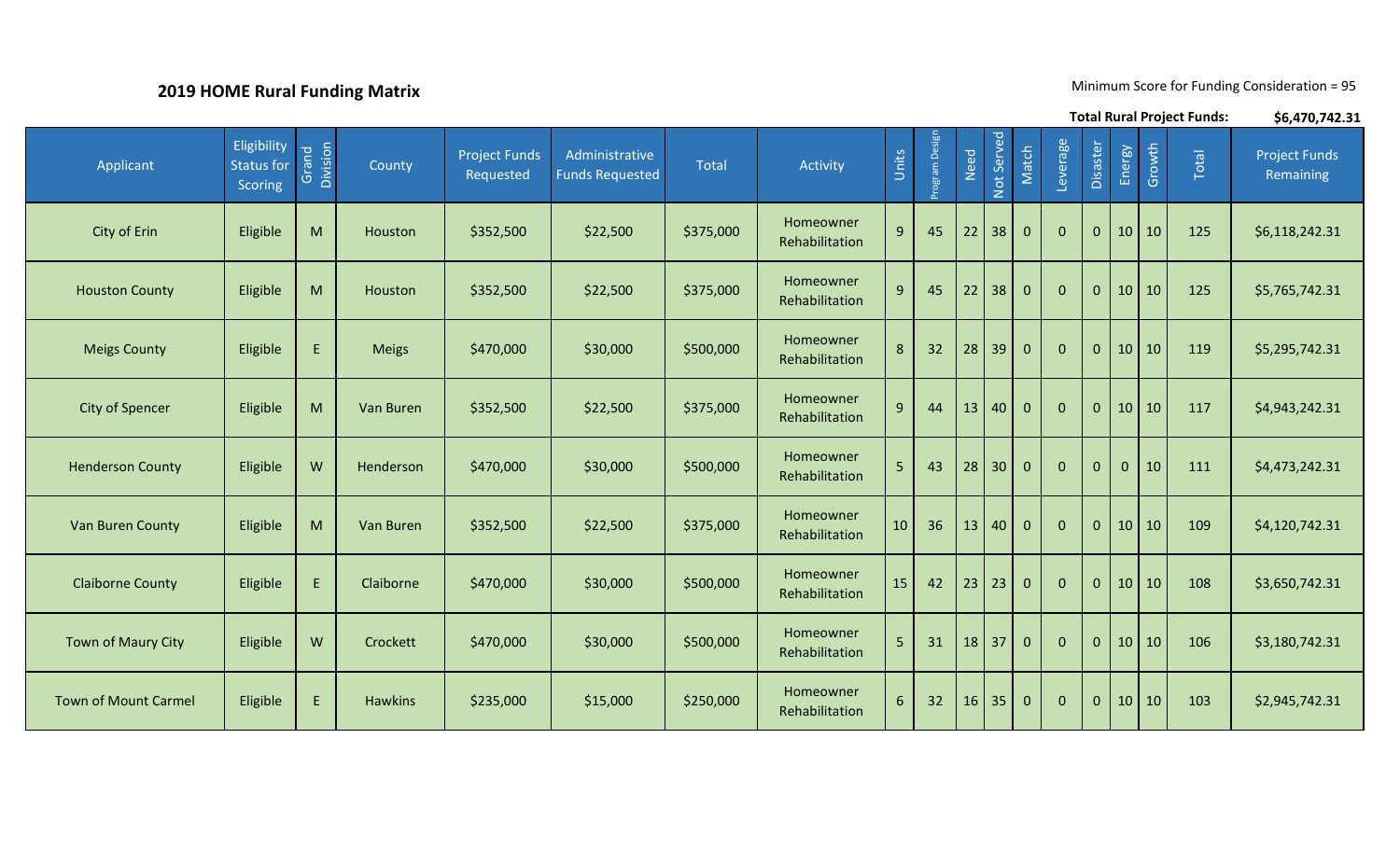| <b>Clay County</b>                                    | Eligible | M         | Clay       | \$470,000 | \$30,000 | \$500,000 | Homeowner<br>Rehabilitation | 10             | 35              |    | $34$ 12        | $\mathbf{0}$ | $\mathbf{0}$ | $\mathbf{0}$ | 10          | 10        | 101 | \$2,475,742.31 |
|-------------------------------------------------------|----------|-----------|------------|-----------|----------|-----------|-----------------------------|----------------|-----------------|----|----------------|--------------|--------------|--------------|-------------|-----------|-----|----------------|
| <b>Union County</b>                                   | Eligible | E.        | Union      | \$470,000 | \$30,000 | \$500,000 | Homeowner<br>Rehabilitation | 15             | 44              | 33 | $\overline{3}$ | $\mathbf{0}$ | $\mathbf{0}$ | $\mathbf{0}$ | 10 10       |           | 100 | \$2,005,742.31 |
| Town of Samburg                                       | Eligible | ${\sf W}$ | Obion      | \$470,000 | \$30,000 | \$500,000 | Homeowner<br>Rehabilitation | 5              | 32              | 21 | 24             | $\mathbf{0}$ | $\mathbf{0}$ | $\mathbf{0}$ | 10          | 10        | 97  | \$1,535,742.31 |
| <b>Town of Gates</b>                                  | Eligible | W         | Lauderdale | \$470,000 | \$30,000 | \$500,000 | Homeowner<br>Rehabilitation | 5              | 32              | 39 | $6\phantom{1}$ | $\mathbf{0}$ | $\mathbf{0}$ | $\mathbf{0}$ | 10          | 10        | 97  | \$1,065,742.31 |
| <b>City of Sneedville</b>                             | Eligible | E         | Hancock    | \$235,000 | \$15,000 | \$250,000 | Homeowner<br>Rehabilitation | 5              | 34              | 40 | $\mathbf{1}$   | $\mathbf{0}$ | $\Omega$     | $\mathbf{0}$ |             | 10 10     | 95  | \$830,742.31   |
| Cocke County                                          | Eligible | E         | Cocke      | \$470,000 | \$30,000 | \$500,000 | Homeowner<br>Rehabilitation | 5              | 32              | 35 | $\overline{7}$ | $\mathbf 0$  | 0            | $\mathbf 0$  | 10          | 10        | 94  | \$0.00         |
| <b>Hancock County</b>                                 | Eligible | E.        | Hancock    | \$470,000 | \$30,000 | \$500,000 | Homeowner<br>Rehabilitation | $\overline{7}$ | 33              | 40 | $\mathbf{1}$   | $\mathbf 0$  | 0            | 0            | 10          | 10        | 94  | \$0.00         |
| City of Luttrell                                      | Eligible | E         | Union      | \$470,000 | \$30,000 | \$500,000 | Homeowner<br>Rehabilitation | 5              | 33              | 33 | $\overline{3}$ | $\mathbf 0$  | 0            | 0            | $10\,$      | 10        | 89  | \$0.00         |
| Jefferson County                                      | Eligible | E         | Jefferson  | \$470,000 | \$30,000 | \$500,000 | Homeowner<br>Rehabilitation | 15             | 45              | 8  | 10             | $\mathbf 0$  | $\mathbf{0}$ | 0            | 10          | 10        | 83  | \$0.00         |
| Cheatham County                                       | Eligible | M         | Cheatham   | \$470,000 | \$30,000 | \$500,000 | Homeowner<br>Rehabilitation | 12             | 25              | 4  | 20             | $\mathbf{0}$ | $\Omega$     | $\Omega$     | 10          | 10        | 69  | \$0.00         |
| Hickman County Long Term<br><b>Recovery Committee</b> | Eligible | M         | Hickman    | \$300,000 | \$18,000 | \$318,000 | Homeowner<br>Rehabilitation | 20             | 30 <sup>°</sup> |    | $21$   16      | $\mathbf 0$  | $\mathbf 0$  | $\mathbf 0$  | $\mathbf 0$ | $\pmb{0}$ | 67  | \$0.00         |